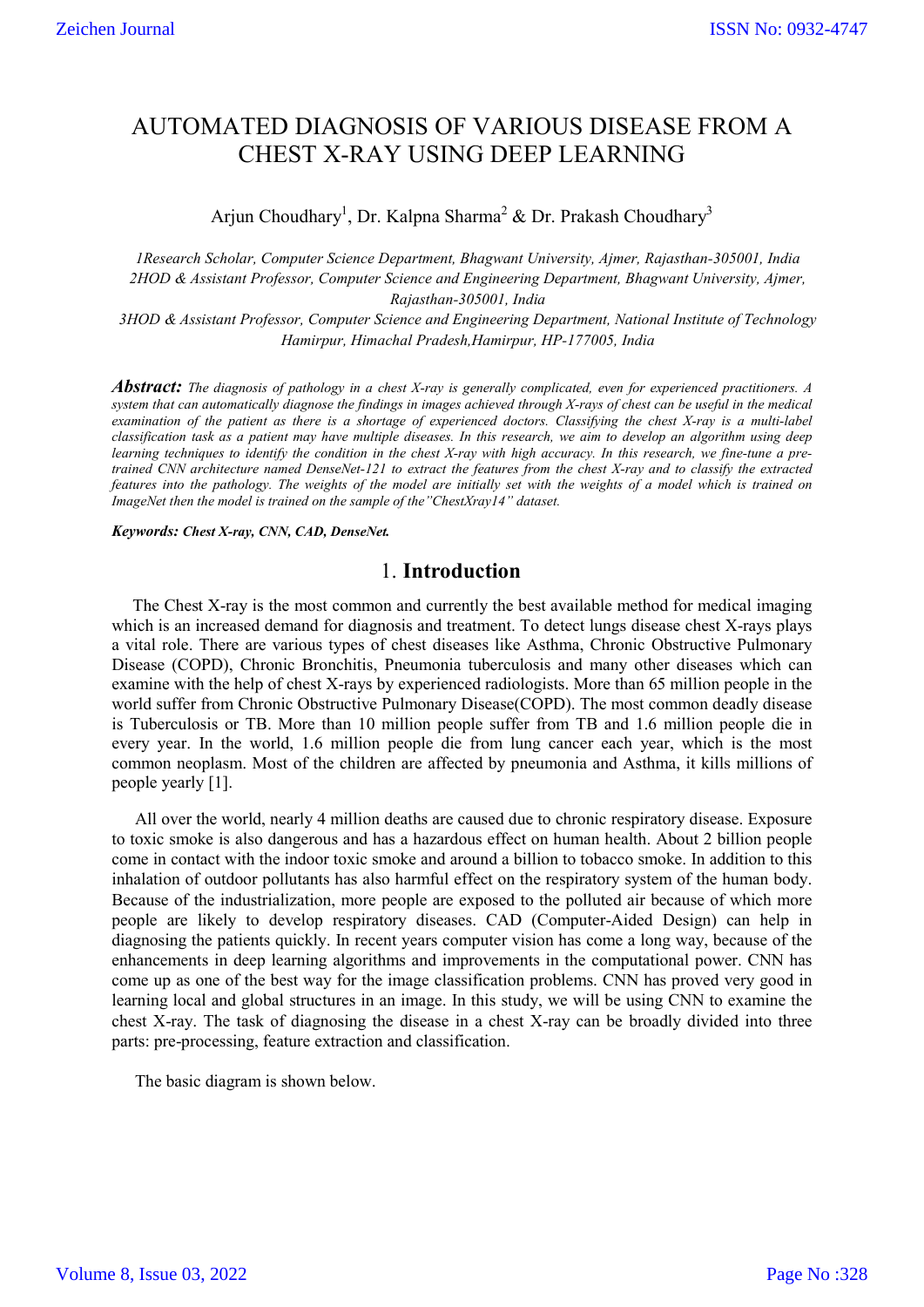

**Fig. 1. The basic work flow of CAD**

Pre-processing phase includes resizing of the image, improving contrast, removal of noise flipping of the images and some other techniques.

For feature extraction, we will fine tune a pre-trained CNN architecture. A CNN uses convolution layers, max pooling layers, activation functions and dropout for extraction the features from an image. For the classification of the extracted features, we will use an artificial neural network. ANN takes the flattened output of the CNN as an input andpasses it through several hidden layers and into the output layer.

The number of healthy people is much higher than the diseased people, so the number of samples of healthy X-rays is higher than the diseased X-rays. Furthermore, there is a difference in the number of patients within the diseases, as some conditions are rare compared to others. The development of the system for CAD of chest X-rays poses a problem of an imbalanced dataset. Training a model of imbalanced data has many disadvantages. Suppose if a model learns from a dataset which has 95% of the samples of class 1 and 5% samples of class 2. The model will overfit on class 2 and the model will always predict class 2 as output no matter what input is given. To address this issue we have studied various ways of handling the class imbalance and we have chosen cost-sensitive learning for this research. Basic concept of the cost-sensitive learning is to penalize the CNN for wrongly classifying the samples of the minority class.

# 2. **Literature Review**

Many types of research have been performed around medical imaging and CAD in recent years. Advancement in deep learning algorithms and architectures have accomplished great feats in the tasks related to computer vision. Especially the CNNs have outperformed all of the other techniques in computer vision and enabled computer to process, evaluate images and extract details similar to the human mind. Researches in the field of CAD have been used CNN to their advantage and achieved good results. The existing work on automatic disease detection in chest X-rays have also shown that transfer learning is very handy technique while training a model on a small dataset.

Stefan Jaegar *et al.* proposed a method for automatically diagnosing tuberculosis (commonly known as TB) in chest radiographs [Jaegar *et al.*(2013)]. In this method, they first identified the lungs using cut segmentation method in which they first used a lung model representing the shape of a normal lung and after that the graph approach was applied in which lung area has to satisfy certain conditions to be considered as lung region. Then form the identified region, features (shape and texture) are extracted. Two types of features sets, which are CBIR-based image features and object detection inspired features, were obtained separately. With the use of extracted features, the chest Xray is classified as positive or negative for TB. The researchers have used SVM for the classification of the features extracted from the images.

Abhishek Hazra *et al.* experimented to design a method to automatically diagnose the disease in a chest X-ray using CNN [Choudhary and Hazra (2019)]. In this study, the researcher compared the performance of a pre-trained on ImageNet and after that, it is fine tuned on the chest X-ray dataset. The custom model proposed by the researcher was trained on the dataset of 5606 images and it achieved an accuracy of 83.67%. The VGG16 model achieved better accuracy than custom model on the sample of the chest X-ray 14 dataset. Softmax function was used at the end of the fully connected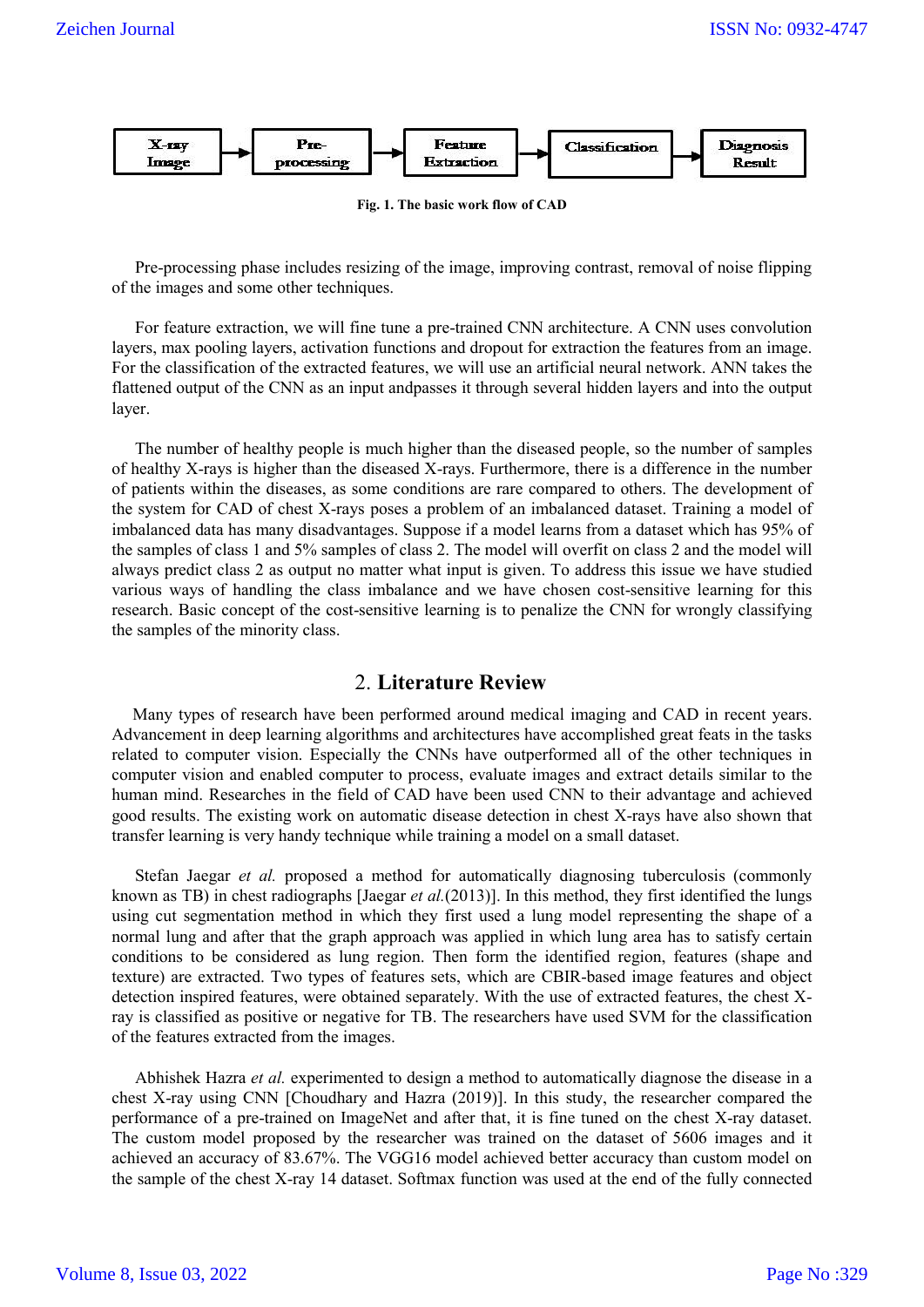layer which converts the logits into the probability distribution among the classes. In the trained model if an image is fed as input, the model shows the top 3 diseases by probability. The researcher used Grad CAM for the visualization and analysis of the prediction results.

Yaniv Bar *et al*. proposed an automated method for diagnosing a chest X-ray for diseases [Bar *et al.*(2015)] They used a dataset of 443 images which had three types of disease classes. In the proposed method they used a unique technique of pre-training by fusing the features from a decaf CNN and a GIST features. They proposed that the combination of the features results in a much better categorization as the combination of the features would capture the hidden features. The results were improved a little more by the late fusion of the Decaf5, Decaf6 and GIST descrip-tors. The method achieved a mean AUC of 0.87 to 0.94 for different disease classes.

Gao Huang *et al*. performed a detailed study on densely connected convolutional neural net-works and proposed a new type of neural network architecture named DenseNet [Huang *et al*.()].The paper proposes that the CNN can be made much deeper if the connections between the layers close to the input and the layers close to the output are made shorter. DenseNet exploits this fact and connects each layer to every other layer in a feed forward manner. It proposes to concate-nate the outputs of the previous layers. DenseNets have many plus points over the existing CNN architectures: mitigation of vanishing gradient problem, improved flow of information and reduction in number of parameters. The performance of the network was evaluated using the image recognition tasks using SVHN, CIFAR-10, CIFAR-100 and ImageNet datasets. The deeper neural networks had a problem of vanishing gradient as due to a large number of layers the gradient washes out by the time it reaches the end or the beginning. The dense CNNs solve this problem. The layer in DenseNet are narrow as they add the very little number of features and do not change the existing feature maps, a classifier is used to classify the feature maps into a class. A densely connected CNN is divided into dense blocks and a transition layer to connect the dense blocks. The DenseNets outperformed the ResNets in all of the experiments despite having a lower number of parameters. The DenseNets are also less prone to the problem of over-fitting.

# 3. **Proposed Method**

In this work, the various methods were used which are explained below in each sub-section.

#### 3.1. **Pre-processing of the Dataset**

Pre-processing of the data plays an integral part in the performance of a trained model. In this phase, the data gets transformed and encoded into a format that the computer can process. In this phase, we have covered the operations performed on the dataset before feeding it into our model.

#### **3.1.1. Conversion from grayscale to rgb**

We have used transfer learning in this research, and the model is pre-trained on the ImageNet, the ImageNet contains RGB images. The images in the "ChestXray14" dataset are in grayscale format i.e., they have a single channel, but our model is designed to classify pictures with three channels, so we need to convert the grayscale image into RGB image. To do so, we have used a simple method in which we have just duplicated the single-channel values into three channels to convert images into RGB format.

#### **3.1.2. Image data augmentation**

Image data augmentation applies various transformations on images such as flipping, shifting, zooming, etc. Image data augmentation aims to feed different variations of the training set.

#### **3.1.3. Splitting the dataset**

The dataset which we have used in this research have 5,606 labeled images of the chest X-rays. The dataset is split into three parts: Training data (70%), Validation data(10%) and Test data(20%).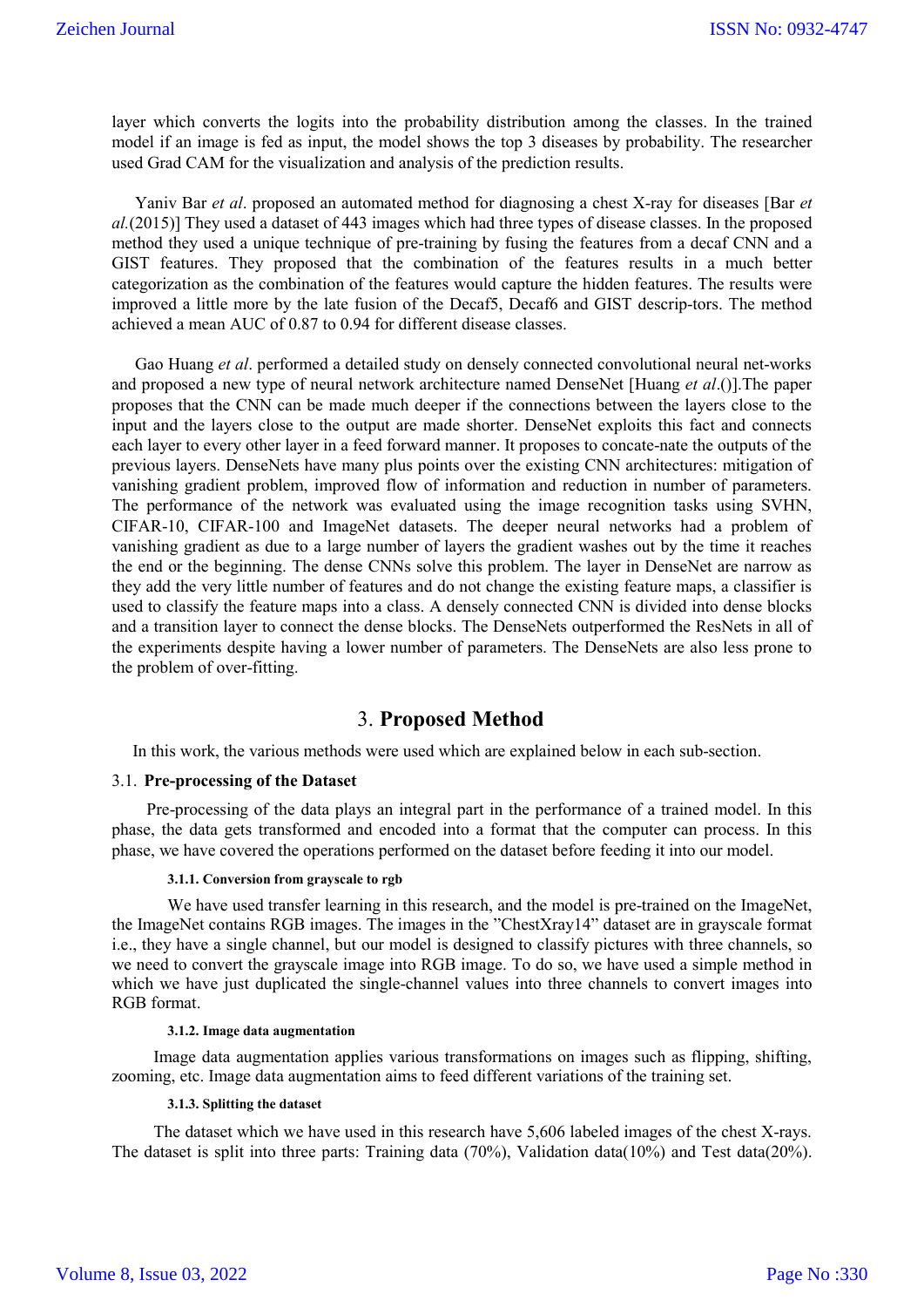Nearly 4 thousand images are used for training the model. The validation data is used for selecting the most appropriate model. The test set is used to evaluate the performance of the trained model.

#### 3.2. **CNN**

CNNs are very effective at utilizing spatial and temporal dependencies, which makes CNN optimal for images. Because in pictures, the position of the pixels is equally important as their values. Primary CNNs are built using convolutional layers, pooling layers, activation functions, and fully connected layers. A sequence of the above layers can be used to create a CNN architecture.

The convolutional layer can be said the core of a CNN, the convolutional layer has learnable filters (kernels) which are also known as the parameters of the convolutional layer. A filter has three dimensions (height, width and depth). At the time of forward pass the filter is kept at a pixel and dot product of the pixel values and filter is taken and the result of element wise dot product is replaced at the center pixel. This process is done at all the pixels, which gives a 2D feature map as output. Padding is often used to keep the dimensions unchanged. The convolutional layer has 4 parameters:

- (1) Number of filters: It is set according to the dimension of the required output.
- (2) Stride: It defines how many step a filter moves after each dot product.
- (3) Amount of zero padding: Decides whether the size will reduce or remain the same.
- (4) Size of filters.

Activation functions are used in CNN after convolutional layer, they are used to bring the values in the feature map between a ranges. There are a wide variety of activation functions available such as sigmoid, tanh, gaussian, rectified linear unit (ReLU) etc. Among these the activation functions the most commonly used activation function after the convolutional layers is ReLU. In Fig. 1. The bias values are:  $b0 = [1]$  and  $b1 = [0]$ , which are added after the dot product of the filter and input.



**Fig. 1. Convolution operation with ReLU activation.**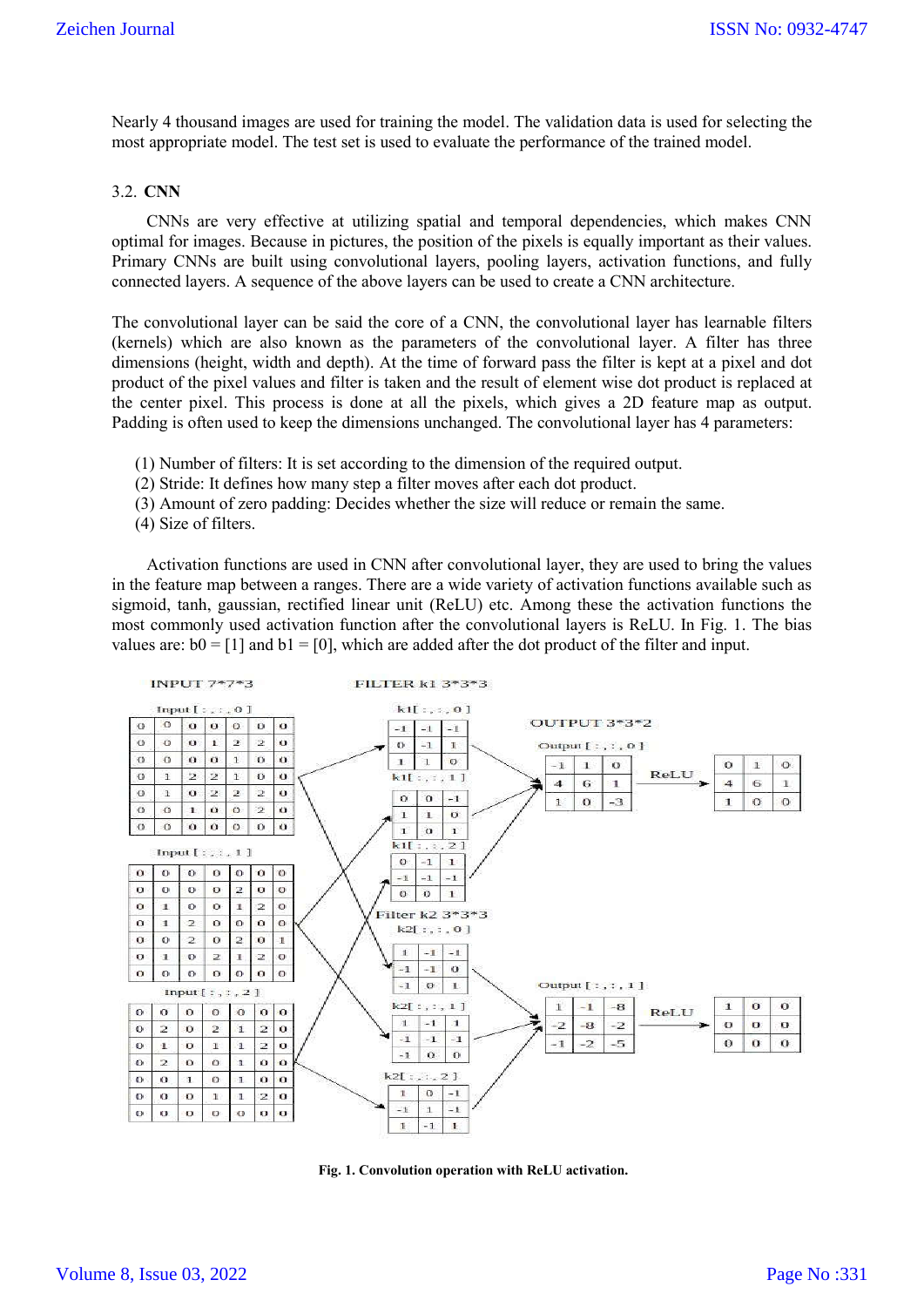ReLU function keeps the positive values as it is and changes the negative values in the feature map to 0. ReLU is computationally efficient and also makes the CNN converge faster. Batch normalization is also used in CNN to normalize the values. Normalization is done according to the statistics of the mini batch. It has certain advantages: decreases the chance of getting large values, chance of overfitting is reduced, learning rate can be increased making the model learn faster.

Pooling layer is used in a convolutional neural network to cut down the size of output of convolutional layer. These are used after convolutional layers which causes the reduction in the number of parameters and this decrease leads in rise of the computation efficiency. It has two parameters: size and stride. Commonly used pooling techniques are :

(a) Max Pooling: It chooses the maximum value from the pool size.

(b) Average Pooling: This averages out the values in the pool size.

#### 3.3.**DenseNet**

The DenseNet is considered as a logical extension of the famous architecture named ResNet. It uses the concept of the concatenation of the outputs of the previous layers. DenseNet is gaining popularity because of its improved flow of informa-tion (and gradients), reuse of feature maps, a lesser number of parameters makes the training computationally efficient, and it is also less prone to overfitting.

In this research we have used DenseNet-121 architecture as the feature extraction unit. We have fine tuned a DenseNet-121 which was initially trained on ImageNet. In this section we will discuss the features of DenseNet in detail and explain the architecture of the DenseNet. DenseNet has new kind of connections named Dense connections which boosts the flow of gradients and information in the same network. In the dense connection every layer is directly connected to all of the following layers. Fig.2. show how dense connection work.



**Fig. 2. Connections between densely connected layers.**

### 4. **Simulation and Results**

In this section, we will discuss about the parameters of the different techniques that are used in this research. This section also elaborates the implementation details of the research.

#### **4.1 Dataset**

The"ChestXray14" dataset was released by NIH. The sample of this dataset is used in this research. The sample dataset consists of 5,606 labeled chest X-ray images. A chest X-ray can have multiple diseases. The dataset consists of chest X-rays belonging to 14 diseases, the names of the diseases are: Pneumonia, Fibrosis, Edema, Cardiomegaly, Atelectasis, Emphysema, Pneumothorax, Infiltration, Consolidation, Effusion, Mass, Hernia, Nodule and Pleural Thickening.

#### **4.2 Preprocessing**

In pre-processing we have firstly resized the images to 224\*224 resolution. After resizing the images we have applied image data augmentation in with the images are flipped horizontally and zoomed. For image augmentation we have used Image Data Generator class of the Keras library with parameters set to "horizontalflip=True", zoom range=0.2". The pre-processing phase also includes applying CLAHE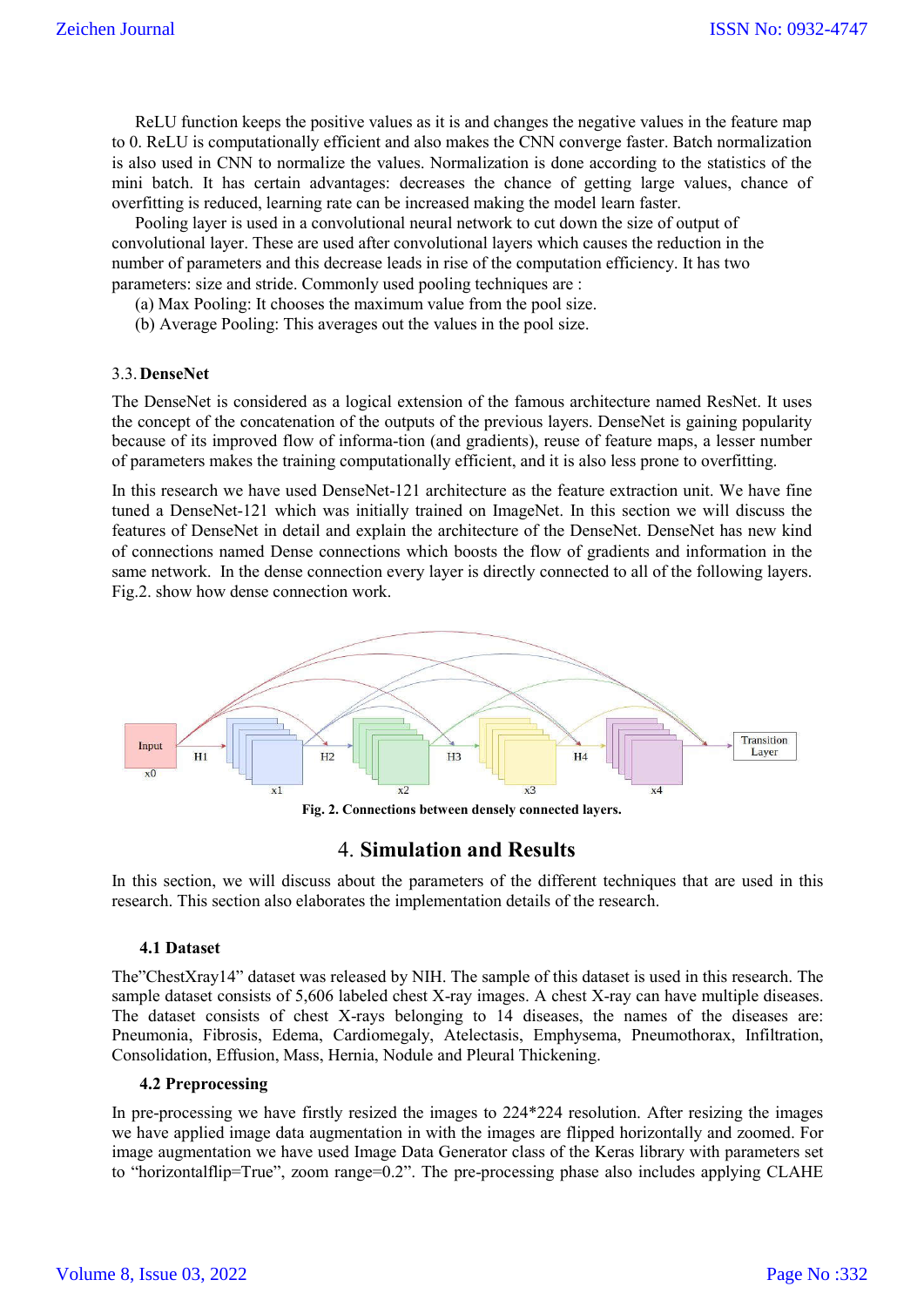(for local contrast enhancement) on the X-ray images. The Fig.3.shows the result of applying CLAHE on a chest X-ray image. For applying CLAHE we have used equalize adapthist class of the scikit-image library with the parameters:

(1) kernel size  $= 28*28$ , the kernel size represents the size of the region of the image which comes under one histogram.

(2) clip limit  $= 0.05$ , the clip limit controls the amount of contrast and higher values mean more contrast.

(3) nbins = 256, nbins shows the number of bins in a histogram among which the equalization occurs.

In Fig. 3. We can see that there is an enhancement in the visual quality of the chest X-ray image. Preparing the dataset for CNN: We have split the dataset randomly into three parts training data, validation data and testing data. Training data is 70%, validation data is 10% and the test data is 20% of the total im-ages. For splitting the dataset we have used train test split method of the sklearn library. After splitting the dataset we have created three separate data generators (for training, validation and testing) using the data from the csv file which contains the mapping from the image indices to the disease labels.

Training: For fine tuning the pre-trained model we feed the train data generator of pre-processed images into the model and monitor the performance of the model on the validation data generator based on certain metrics and choose the best model according to the values of the metrics. Finally, we check the performance of the selected model on the test data generator and get the results.

Optimizer : When we use class weights the range of the loss changes, the optimizer like SGD(stochastic gradient descent) whose step size rely on the gradient may tend to fail. In the Adam optimizer the step size is not dependent on the gradient so we have used Adam optimizer for this classification task.

Metrics: The metrics on which we evaluate our model are:

$$
Accuracy = \frac{TP+TN}{TP+FP+TN+FN}
$$



**Fig. 3.Effects of applying CACHE in chest X-ray.**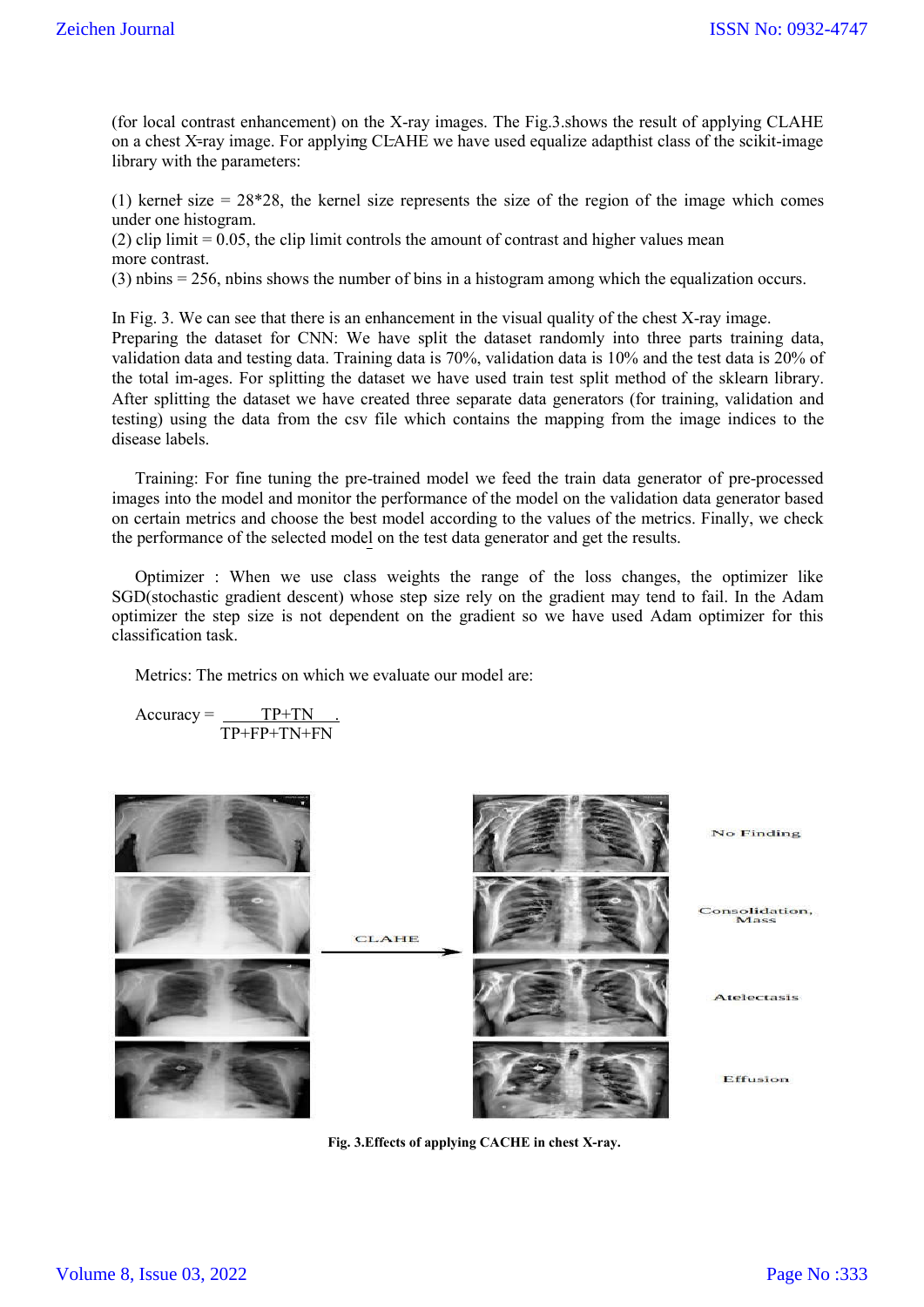Loss: It tells the difference between the predicted value by the model and the original value of the sample. If it is 0 then the model is perfect higher values mean more deviation from the actual labels.

AUC: It tells us about the area enclosed under the ROC(receiver operating characterstic) curve. ROC curve is a graphical plot between true positive rate(TPR) and false positive rate(FPR).

The values of AUC varies from 0 to 1, higher the value of AUC means a better model. We have trained all the 6 models on the sample dataset of ChestX-ray14 for 29 epochs with the default learning rate of Adam optimizer and tracked the progress of the model over 29 epochs on the basis of accuracy, loss and auc. The following table shows the values of the metrics of the models after training each of them for 29 epochs. Table.1 shows the various metrics over training and validation. The accuracy and auc on the test data shown in Table.2.

| Metric / Model         |        | 2      | 3      | 4(a)   | 4(b)   | 4(c)   |
|------------------------|--------|--------|--------|--------|--------|--------|
| Training Accuracy      | 92.57  | 88.83  | 90.37  | 90.45  | 90.14  | 91.26  |
| <b>Training Loss</b>   | 0.1768 | .6984  | 0.2554 | 0.4050 | 0.4099 | 0.5343 |
| Training AUC           | 0.8202 | 0.6337 | 0.6283 | 0.7976 | 0.7993 | 0.7923 |
| Validation Accuracy    | 92.60  | 88.24  | 89.99  | 90.46  | 90.16  | 91.22  |
| <b>Validation Loss</b> | 0.2223 | 1.7335 | 0.3138 | 0.2619 | 0.3007 | 0.4052 |
| Validation AUC         | 0.8211 | 0.6301 | 0.6298 | 0.7983 | 0.7964 | 0.7923 |

**Table. 1. The values of various metrics over training and validation.**

| Metric / Model          |        |        |        | 4(a)   | 4(b)   | 4(c)   |
|-------------------------|--------|--------|--------|--------|--------|--------|
| <b>Testing Accuracy</b> | 93.39  | 90.57  | 91.13  | 90.55  | 88.61  | 74.96  |
| Testing AUC             | 0.8269 | 0.6535 | 0.6526 | 0.8121 | 0.7540 | 0.6983 |

**Table. 2. Accuracy and AUC on the test data.**

### 5. **Conclusion**

This research shows how the deeper CNNs help with better feature extraction from the chest X-rays. CLACHE is used for the local histogram of the X-ray images. CLACHE is made images clearer and it would be very helpful for the doctors. CAD has made tremendous progress, but the scope of CAD in chest X-rays remains limited because of the scarcity of large and well-labeled X-ray datasets. Another big problem limits the performance of CAD as compared to practitioners. The CAD systems do not know the medical history of the patient, whereas the practitioners get the help of the patient's old records.

# **REFERENCES**

- [1] *Sheffield, European Respiratory Society, (2017): The Global Impact of Respiratory Disease – Second Edition Forum of International Respiratory Societies Print ISBN:9781849840873; e-ISBN:9781849840880.*
- [2] *Jaegar, S, et al.(2013): Automatic screening for tuberculosis in chest radiographs: a survey. Quantitative imaging in medicine and surgery, 3(2):89, 2013.*
- [3] *Choudhary, P; Hazra, A, (2019): Chest disease radiography in twofold: using convolutional neural networks and transfer learning. Evolving Systems, pages 2097-2106, 2017.*
- [4] *Bar,Y, et al.(2015): Chest pathology detection using deep learning with non-medical training. In 2015 IEEE 12th international symposium on biomedical imaging (ISBI), pages 294–297, IEEE.*
- [5] *Huang, G, et al. (2017): Abnormality detection and localization in chest x-rays using deep convolutional neural networks. arXiv preprint arXiv:1705.09850.*